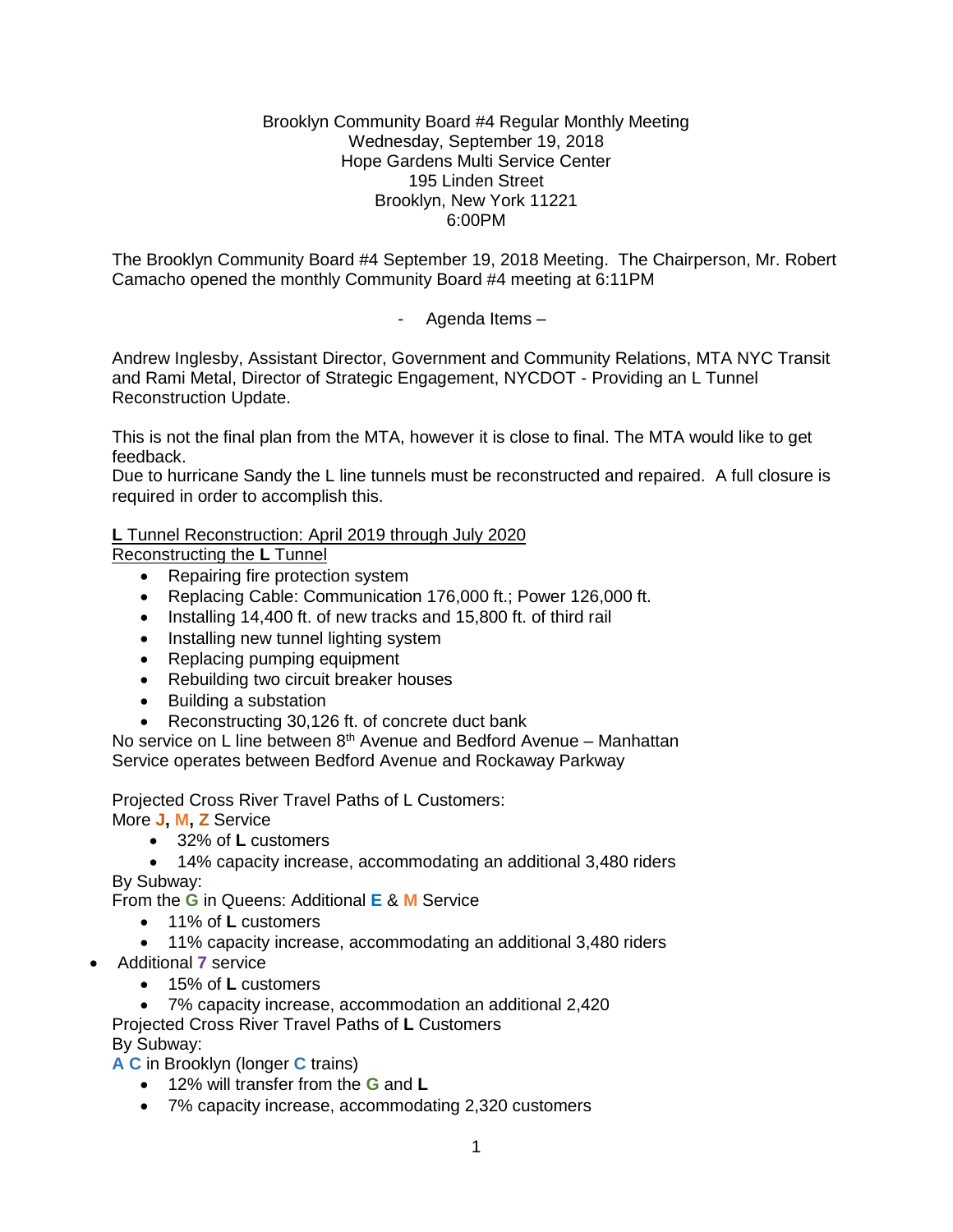From the **G** in Queens:

Additional **E M** service

- 11% of **L** customers
- 11% capacity increase, accommodation an additional 3,480 riders

3% of riders will take the **2 3 4 5** trains

By Bus and Ferry:

Four interborough Select Bus Service Routes

- 17% of **L** customers
- 80 buses per hour, accommodating 4,200 riders
- New ferry service
	- 4% of **L** customers
	- Eight ferries per hour, accommodating 1,190 riders

In Summary:

- 79% of **L** riders will take other subway lines
- 17% of **L** riders will take interborough buses
- 4% of **L** riders will take the ferry
- 71% of **L** riders will have no more than 10 minutes additional travel time in AM peak hours

Key Transfer points and Alternate Routes

Key transfer and added capacity on alternate routes:

- Added local bus service
- Free transfer between **3** and **L**
- Longer **C** trains
- Longer and more frequent **G** trains
- More **M** trains all day
- More **J** trains off peak

Interborough Select Bus Service – 80 Buses per AM Peak Hour will Travel across the Williamsburg Bridge

- L1 SBS
- L2SBS
- L3 SBS
- $-L4$  SBS

# Bus Priority Plan

14<sup>th</sup> Street Busway: Buses and local access only eastbound: Ninth Ave. to Third Ave. Westbound: Third Ave. to Eight Ave.5AM to 10PM, every day.

Williamsburg Bridge: Buses, trucks & HOV 3+ Only, Manhattan-Bound & Brooklyn–Bound 5AM to 10PM, every day.

Prioritizing Buses and Bikes on Grand Street, Brooklyn

Bus Priority

- Westbound bus lane from Bushwick Avenue to Union Avenue
- $\bullet$  Similar to 14<sup>th</sup> Street policy

Eastbound bus lane from Rodney Street to Keap Street

- Eastbound through traffic allowed east of Union Avenue Bike Lanes
	- Westbound: Parking protected bike lane
	- Eastbound: Buffer protected bike lane

Grand Street Bus Terminal and Layover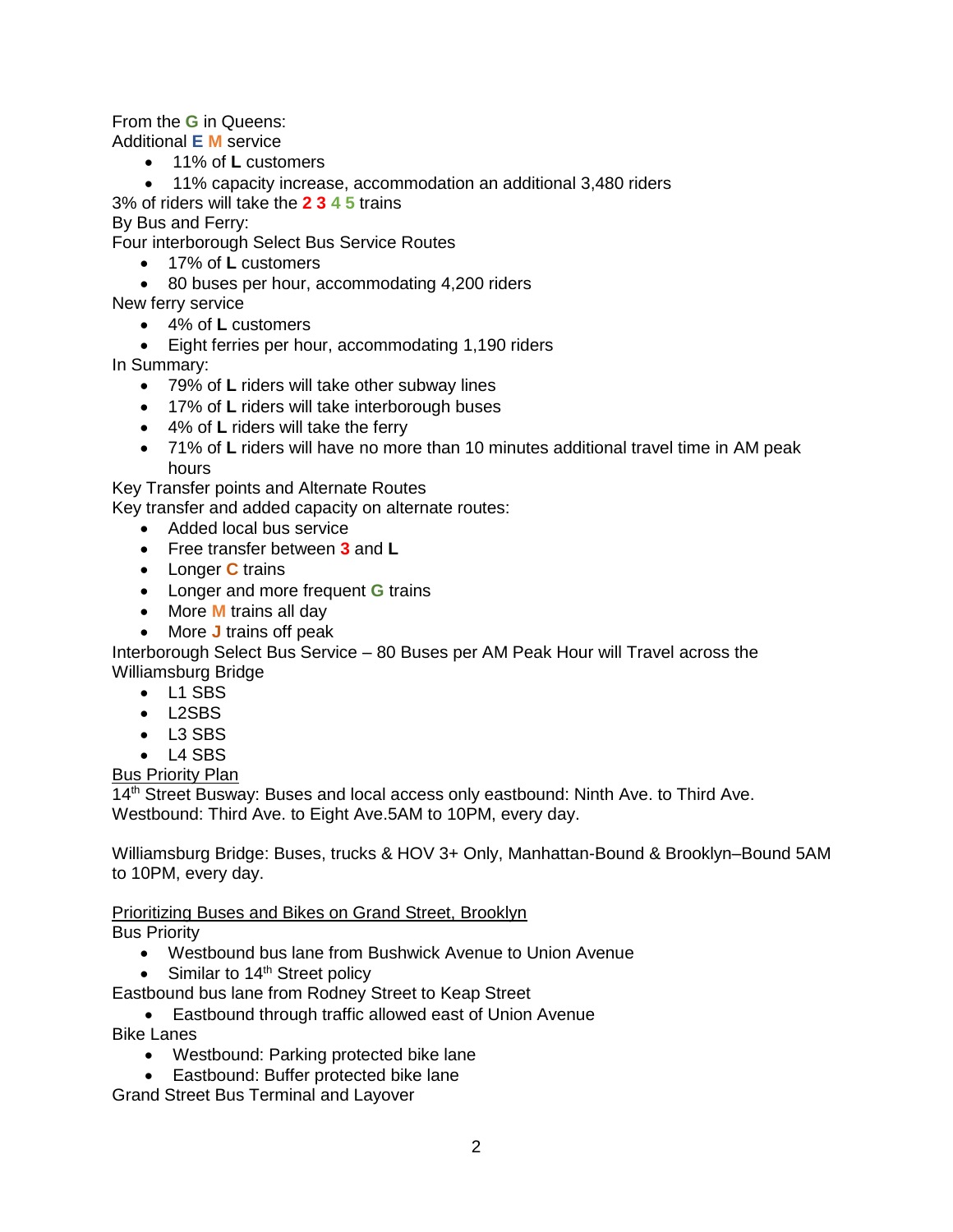L1 and L2 SBS Layover Location – Grand Street L Station

North 5<sup>th</sup> Street Terminal and Layover L3 & L4 SBS Layover - North 5<sup>th</sup> Street/Berry Street Additional Bus Lanes for Interborough Routes Delancey Street

- Westbound bus lane between Clinton Street and Bowery
- Eastbound bus lane between Allen Street and Clinton Street Allen Street

• Bus lane between Houston Street and Delancey Street in both directions Kenmare Street

Westbound bus lane between Bowery and Cleveland Place

### Williamsburg Bridge HOV 3+ Hours

## HOV 3+ policy:

5AM to 10PM, every day

- Buses, Trucks & HOV 3+ Only
- Manhattan and Brooklyn-Bound
- All lanes

Key benefits

- 5AM start discourages early morning congestion before regulation goes into effect
- HOV supports period of highest projected bus ridership demand
- Weekend and evening HOV hours support non-commute trips

DOT coordinating with NYPD on enforcement staging, strategy

Ms. Leon, welcomed Assemblywoman Davila and invited her to say a few words.

#### Assemblywoman Maritza Davila, 53<sup>rd</sup> Assembly District:

Assemblywoman Davila congratulated the new chairperson Mr. Robert Camacho and stated that they have a long history together, going back to when they were 20 years of age. What is important is to bring the needed resources to the community.

She thanked everyone for coming out to vote, it doesn't matter who you voted for as long as you vote. The turnout was huge, she had never seen such a turn out before, she stated. In 2019 rent laws are going to be affected. We must be there in Albany to fight to make sure that the laws are protected.

This community may have change as far as the demographics, but the principles have not. Camacho and I have seen the changes. What we did not do back then, because we did not have the knowledge, we can move forward now because we do have the knowledge, she stated. We can bring communities together. People think that this is the end. We are not the ones who fight each other. We have a president in the capital who does not care about any of us, and he is trying to destroy what every hard working woman and man has worked for. We must fight for liberty and justice. I will fight until I cannot fight no more. Thank you everyone, God bless and let's work together.

Chairperson Mr. Robert Camacho: Thank you Assemblywoman Davila, thank you for working with this community. You and I have bumped heads in the past only because we wanted the same things.

I am saddened because of the people that lost the election, because they wanted to be here when nobody else did. I remember, stated Mr. Camacho, what Bushwick was. I and others along with a former madam chair, I remember that we didn't go home at 9:00 or 10:00pm, we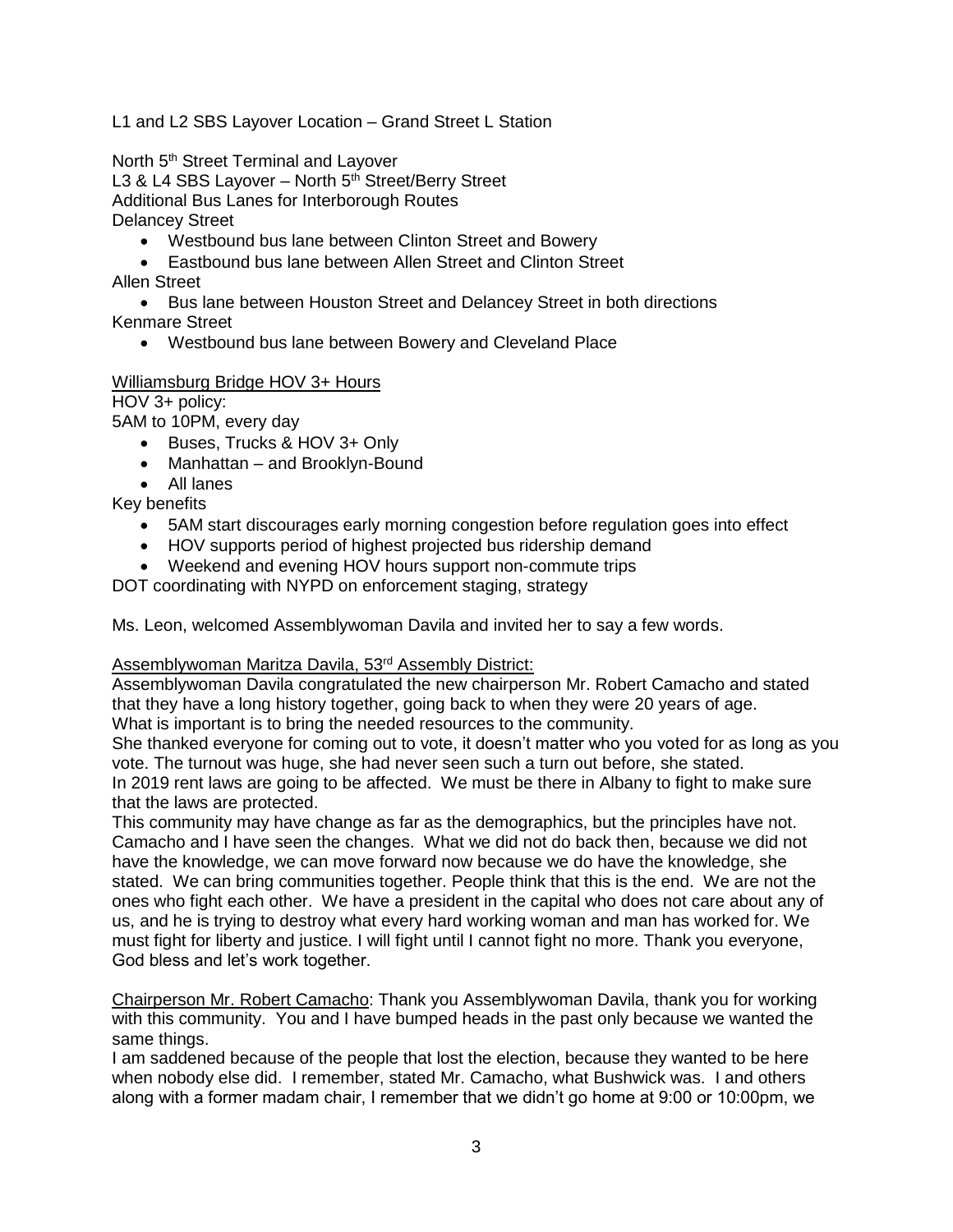use to stay here to 2 o'clock in the morning in order to make sure that the Bushwick community had what they deserve. We stayed until we got the job done. For example all of the houses, like Hope Gardens was a landmine. I could ride my bike from Stanhope to Halsey streets with no traffic lights. However there was no unity at that time. Thank you Assemblywoman Davila for coming. In fact we want all the elected officials to come to our meeting. We want them to respect this board. We are here and we do not get paid. I have been on the board since 1989 and I have not received one cent. Thank you all for making me a better person and supporting me.

The District Manager open the floor for questions to Andy Inglesby, Assistant Director, Government and Community Relations, MTA NYC Transit.

Ms. Martha Brown: Thank you Andy and your staff for being here. You are doing a tremendous job in outreaching to the public regarding the closing of the **L** line. Will there be station platform agents available to guide people on their journey at the major stations, such as East New York, Broadway Junction, Downtown Brooklyn, A train platform, J line, Fulton Street.

Andy Inglesby: There will hundreds of personnel, DOT and transit personnel there to help passengers. They will be at every effected station and line and bus routes. Not only will they be assisting but they will also be monitoring to see it the system that they will have in place is working.

Assemblywoman Davila: I am worried. Will there be 86 buses an hour at the Grand Street's corridor?

Answer: There will be 45 buses on Grand Street, but 80 buses total going over the Williamsburg Bridge.

Assemblywoman Davila: The way the pavement is, are you guys making sure that it will be ready for that traffic? Also Wyckoff Avenue, there are a lot of small business, when you put up boards you will not be able to see them. What commitment do you have toward these small businesses so that they will not lose business? Years ago when the L train was being repaired the same thing happened on Gates Avenue. Large machinery was stored there and the businesses had no visibility. None of those business survived. I do not want the same thing to happen again. The small business that are there are business that come from this community. My recommendation and I will speak to the commissioner about this, is that you set up shop across the street and not on Wyckoff Avenue.

Andy Inglesby: As far as getting the streets ready Commissioner Keith Bray at DOT has had the necessary conversations with DEP to make sure that the streets will be ready. As far as small businesses are concern, we have had communication with small businesses services, Brooklyn Chamber and have had discussions with the North Brooklyn Chamber, so they are aware and they will be more aware when we have future meetings regarding the small businesses. .

Assemblywoman Davila: What is the MTA going to do to guarantee that these small businesses do not lose their businesses due to the invisibility of their businesses?

Andy: The construction that will be starting in April will be in the tunnels, starting at Bedford Avenue L station they will be putting in 4 new stair cases and a new elevator at the Bedford Avenue station. There will also be a new elevator at the first Avenue, Manhattan station.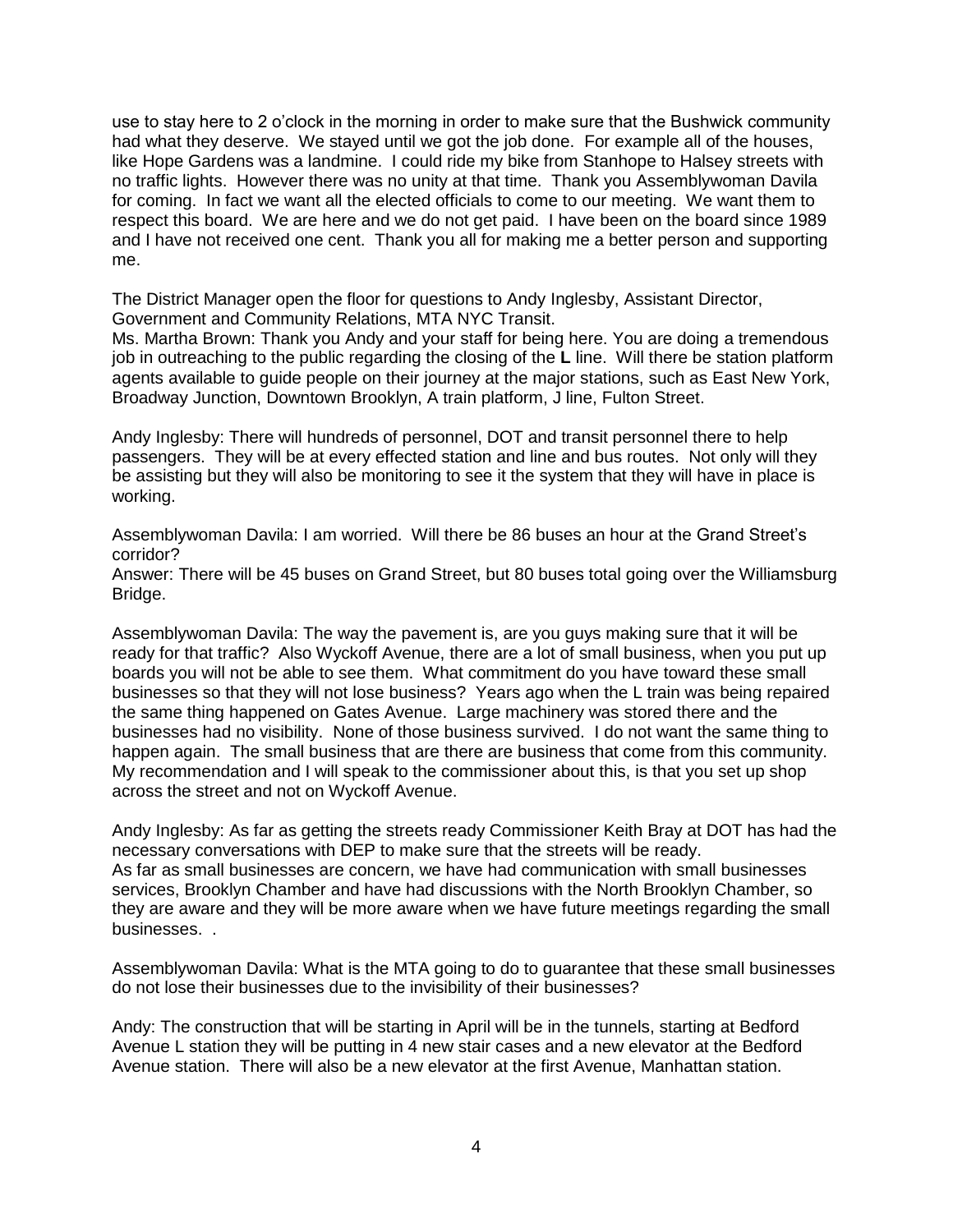There is a new program called the Fast Forward program and this program is design to look at more ADA stations. There is a 5 & a 10 year plan that is still in the works to see where more ADA stations are needed.

As the MTA get closer to the date, more information will be on their website. Information will also be at subway stations for those who do not use computers.

The Public hearing item was closed at 7:03PM.

Chairperson Mr. Robert Camacho asked the District Manager, Ms. Celestina Leon to call the first roll call.

**First Roll Call: 7:04PM** – 30 members present this does constitute a quorum.

# **Chairperson's Report: 6:34PM**

Mr. Robert Camacho welcomed all to the Community Board #4 Wednesday, September 19, 2018 monthly meeting.

The Elected Officials and / or their representatives that was present at the meeting.

- 1) Jonathan Pomboza Representing District Attorney Eric Gonzalez, 350 Jay Street, Brooklyn, NY 11201, 718-250-2349
- 2) Paula Melendez, Assemblywoman Maritza Davila, 249 Wilson Avenue, Brooklyn, NY 11237, 718-443-1205
- 3) Assemblywoman Maritza Davila, 249 Wilson Avenue, Brooklyn, NY 11237
- 4) Evelyn Cruz, Representing Congresswoman Nydia Velazquez, 266 Broadway, NY, NY 718- 669-5149
- 5) Anayeli Gomez, Representing NYC Comptroller Scott Stringer, 1 Centre Street, NY, NY 10007, 212-669-7415
- 6) Boris Santos Representing Councilmember Antonio Reynoso, 244 Union Avenue, Brooklyn, NY 11221, 718-963-3141 & 212-788-7095: He represents the section West of Hart Street and South of Central Avenue up to Cornelia Street

## Federal, State or City Agencies

- 1) Police Officer Oscar Lopez and Police Officer E. Gomez, 83<sup>rd</sup> Pct., 480 Knickerbocker Avenue, Community Affairs Unit, 718-514-1697
- 2) Captain Hugo Dominguez, NYPD, 480 Knickerbocker Avenue, Brooklyn, NY 11237
- 3) DI Centa, 83rd Precinct, 480 Knickerbocker Avenue, Brooklyn, NY 11237 175-574-1697

The District Manager invited Deputy Inspector Centa from the 83<sup>rd</sup> Precinct to say a few words regarding an issue that happened on Cooper Street between Evergreen and Central Avenue with two police officers and a well-respected community leader.

In part: A well –respected community leader was falsely accused by his neighbor. She called the police, the police came and they hand cuffed him to his gate for two hours. His security camera tape was viewed by the handcuff was police officers and it was shown that he was falsely accused. It was then that he was released from the handcuffs.

Deputy Inspector Centa was sorry that this happened. He also felt that his officers acted properly with the information that they had at the time. Every situation is different and there are different factors that must be taken into consideration when something like this happens.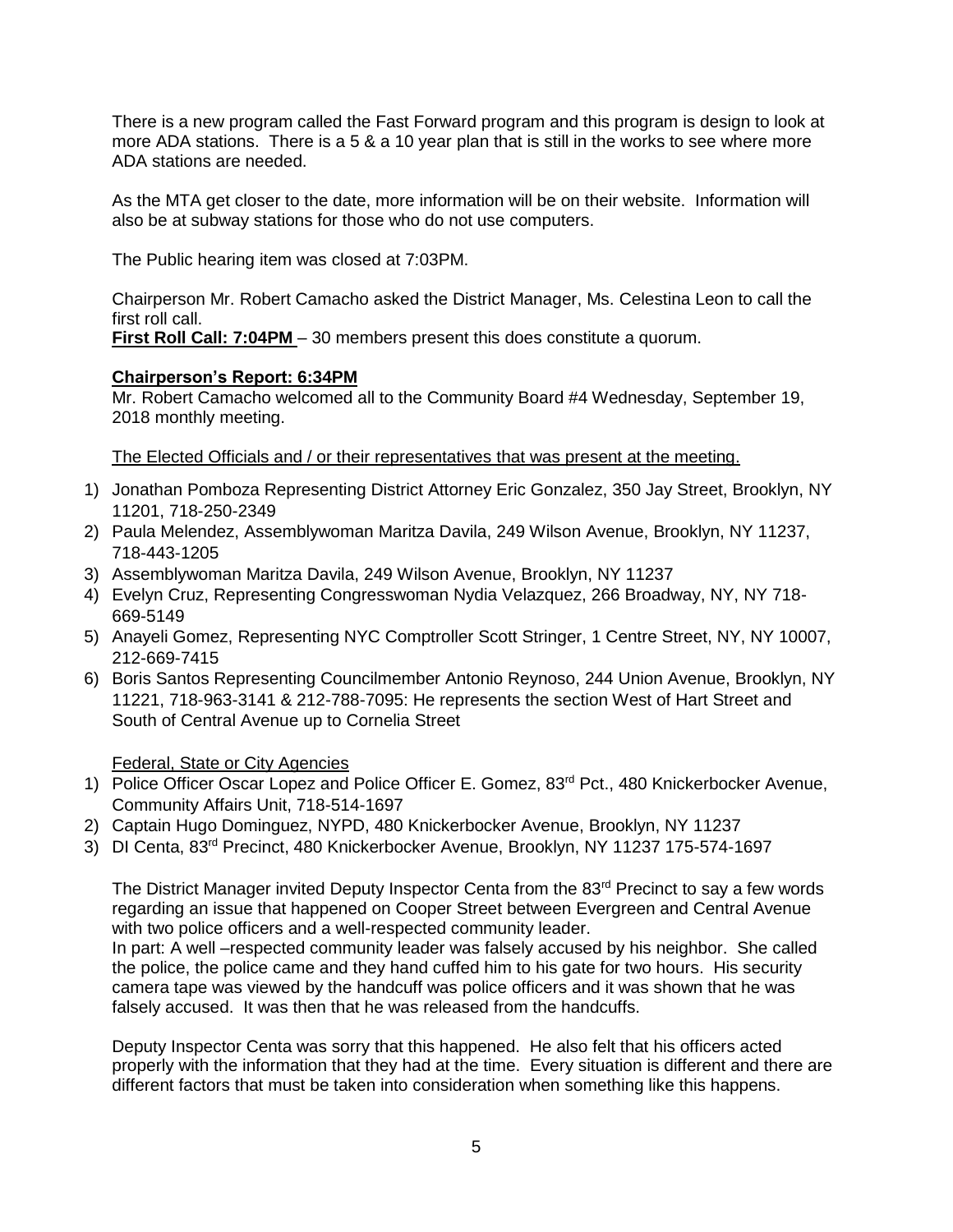## **District Manager's Report**:

Ms. Celestina Leon took a moment to acknowledge the current hardships that many families are facing. From sudden homelessness to unpredictable targeting by ICE, under enrollment in the public schools and influx of residents from different socio-economic and cultural backgrounds and new business owners opening their doors every day.

"These are all realities of living in Bushwick today. I have observed that often we do not have space to address the tensions that so easily arise from the changes around us, as a result of displacement, the face of the community changing beyond recognition for those of us whose roots go back for generations, and ultimately gentrification. These meetings continue to provide that space for everyone in Bushwick to voice their concerns, she stated".

Ms. Leon continues, "It is our shared responsibility as neighbors to know one another, to reach out to one another, and to have each other's backs."

She asked if someone can share why they came to the meeting this evening.

A gentleman from Willoughby and Evergreen stated that he attended the meeting because he was new to the neighborhood and wanted to get involved.

Ms. Grant: A former board member, miss living in Bushwick. Andy: Lives on Bushwick and Gates Avenues, new to the community.

The District manager continued by saying, "We all have stories of how and why we came to Bushwick. But I urge everyone to remember why you stayed--regardless of how long you have called it home. Our sense of community and resilience despite tremendous hardship is the foundation that we continue to build on and what draws so many to our neighborhood. It is the basis for us to come together and have the difficult conversations, to prepare and propose bold solutions, and tenaciously pursue them together. I call on everyone here today to get involved, seek out the facts about the issues that matter the most to you, take a stand, and help lift up your neighbors. This is why we are here this evening and although I do not speak for the board, I think everyone here will agree that we remain committed in our service to Bushwick."

Ms. Leon took time to acknowledge those affected by Hurricane Florence in the Carolinas. To our neighbors in Bushwick with family in the south we hope that your loved ones are well and coping in the aftermath of the storm. As always, should you need assistance or additional information on the relief efforts, please do not hesitate to contact the board's office.

The Community Board 4 is officially on Instagram. Follow us at @bkcb4 for information on events, meetings, and other important community notices. Keep an eye out for Twitter and Facebook with are scheduled to launch soon.

This summer the community board's office received questions about the Mayor's Charter Revision Commission, which resulted in two items that may directly impact community boards across the city. Both term limits for community board members and clearer guidelines for appointments were recommended along with other items after several public sessions. The language was recently finalized and will appear on the general election ballot this November. For more information and/or to read the resulting report, visit [www.nyc.gov/charter](http://www.nyc.gov/charter) or contact the board's office.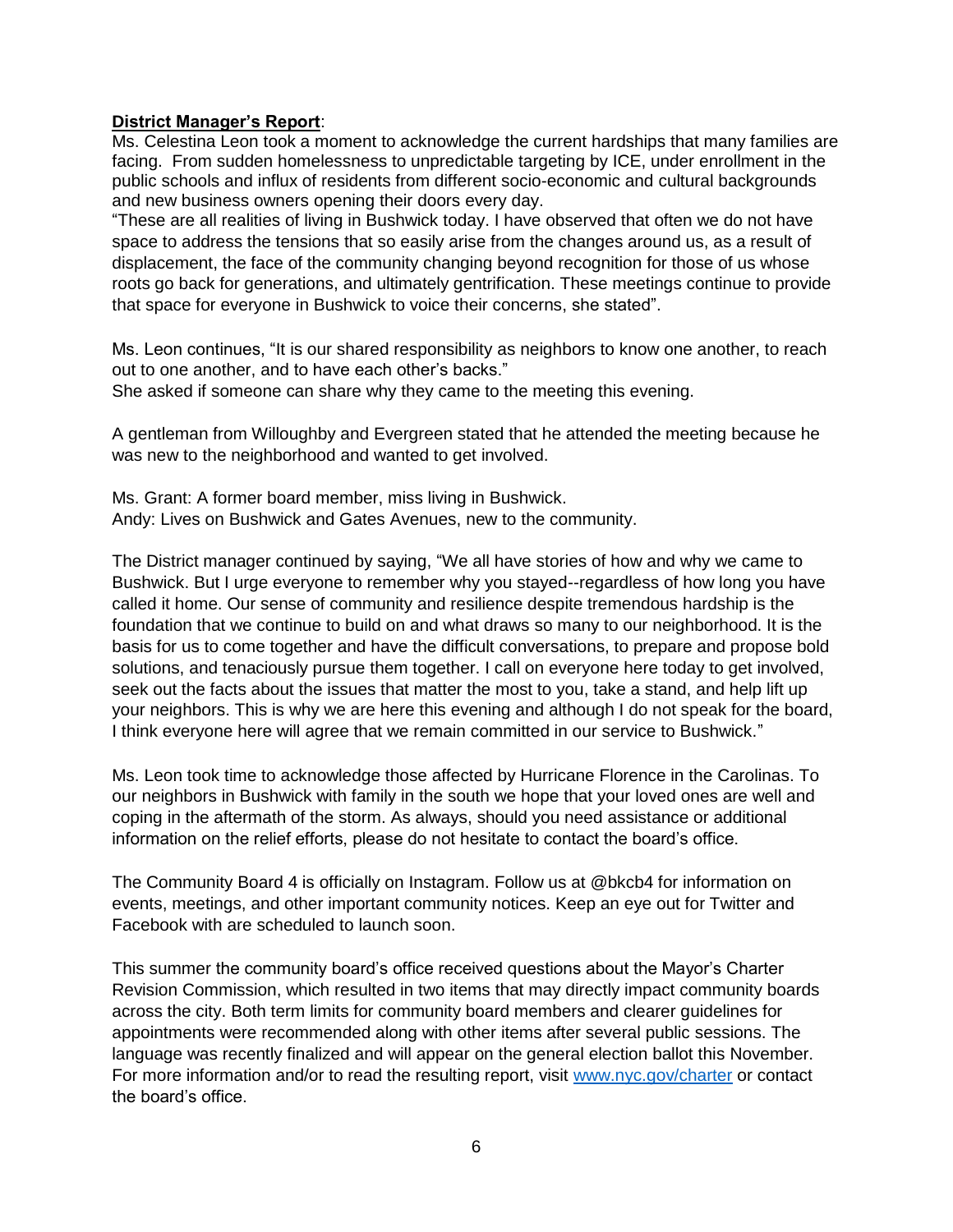Moving forward a **second Charter Revision Commission** convened by the NYC Council kicked off their meetings this week. Once again NYC residents from all boroughs will have an opportunity to provide feedback on recommendations to revise the city charter. Everyone is encouraged to voice their opinions, especially if they were unable to participate in the previous process. Flyers with additional information are available. (A copy was attached to her report)

It is also the time of year when CB4 convenes with the **annual budget committee**. Board members that would like to volunteer to join this committee can contact the District Manager at the office. Each year the District Managers and Chairpersons from the boards participate in a budget consultation process that subsequently results in both capital and expense budget requests for various agencies based on the needs of the district. For more information on CB4's Community District Needs Statement, you can visit the Department of City Planning's Community District 4 profile at [https://communityprofiles.planning.nyc.gov/brooklyn/4.](https://communityprofiles.planning.nyc.gov/brooklyn/4)

This year we are also calling on board members to volunteer for a **By-Law Revision Committee**. It has been five years since the by-laws were revised, and this is an opportunity for all board members to provide any feedback for consideration by the committee.

### **Meetings attended**:

### **Thursday, June 21, 2018**

Moffat Garden Meeting – due to a change in garden leadership the Moffat Garden (btw. Bushwick and Broadway) put out a call volunteers and new members. The DM was able to lend a hand along with regular volunteers from the board. Thank you to both Annette Spellen and Barbara Jackson for pitching in. We look forward to the change in seasons and encourage any interested to get more involved.

Summer Friday Work Days: 7/13, 7/20, 7/27, 8/17, 8/24, 9/7

## **Saturday, June 23, 2018**

District 32 School Fair at PS 376 – Joined Chairperson Camacho at the fair highlighting the diverse programming offered by our local public schools. I congratulate CEC 32, CEC 32 President Martha Bayona, Superintendent Sheila Gorski, Principal Maria Vera-Drucker, and all the participating school teams and students on a successful event. CB4 Youth and Education Chairperson also attended in support of our schools.

## **Monday, June 25, 2018**

Youth and Education Committee Meeting

## **Tuesday, June 26, 2018**

Housing and Land Use Committee Meeting

Landmarks Preservation Commission Community Board Training and Q and A Session - Landmarks Preservation Commission (LPC) will host a training session for the two newest transparency initiatives that were rolled out last month. The first is the Permit Application Finder, a new interactive web map that will allow users to see geographically where LPC permits have been filed and issued and what that work entails. The second is the enhanced Permit Application Search, which now gives users the ability to search applications by community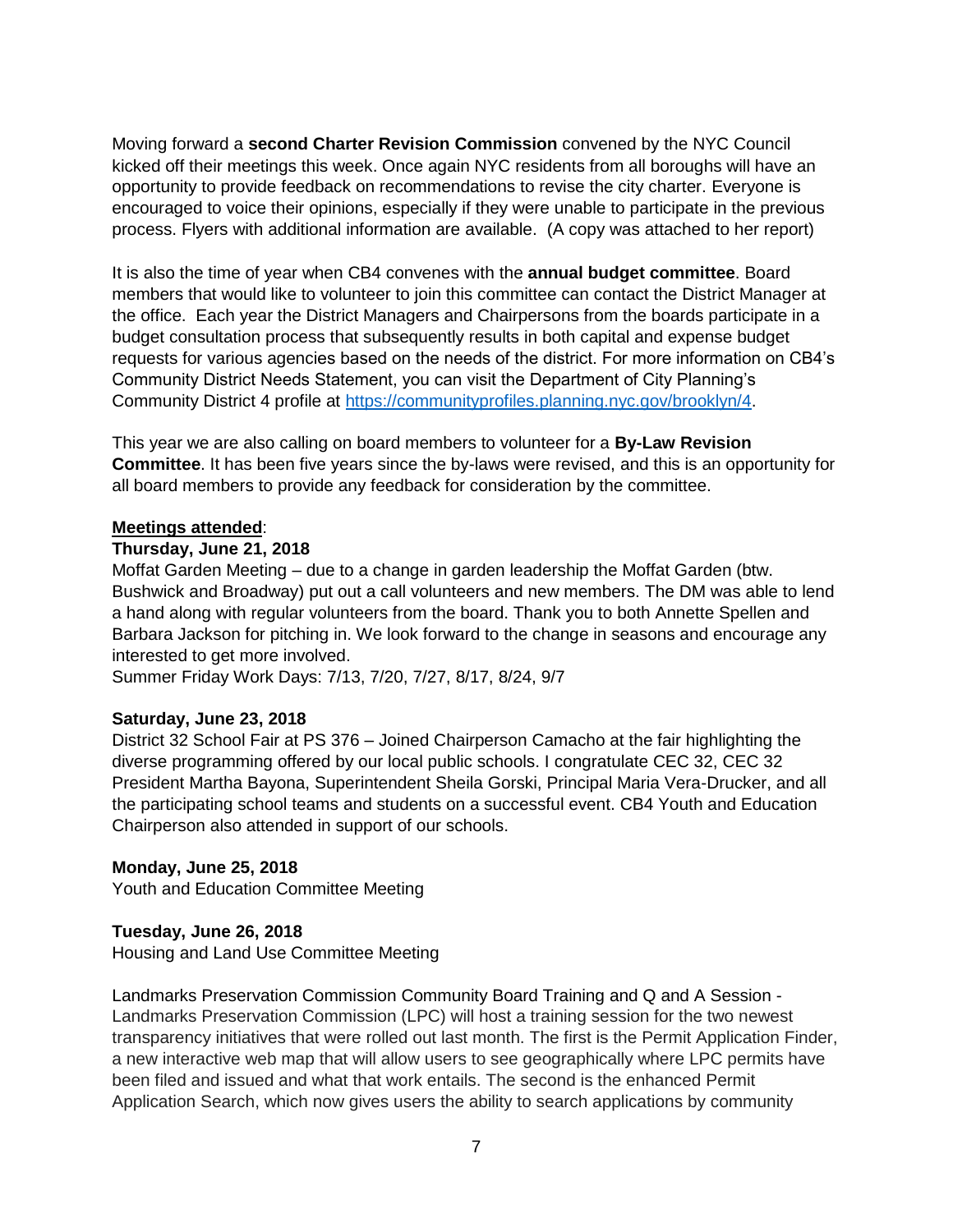district and work type. The training session will be followed by a Q&A on the two new transparency features, but will also be open to any questions about other online tools and revisions to the proposed rules amendments.

### **Thursday, June 28, 2018**

Brooklyn District Managers Meeting – After volunteering to take on the role of borough coordinator for this year's budget consultation process the District Manager met with several Brooklyn District Managers to discuss their concerns and priorities that affect the entire borough. The majority noted concerns with infrastructure, street conditions, and street trees among other topics.

## **Thursday, July 5, 2018**

Governor Cuomo's Vital Brooklyn Announcement – Attended Governor Cuomo's announcement in Brownsville and was encouraged to learn that funding has been allocated to Bushwick parks and gardens among other benefits. For more information on Vital Brooklyn you can contact your State Assemblyperson or visit the following website: [https://www.ny.gov/transforming-central](https://www.ny.gov/transforming-central-brooklyn/vital-brooklyn-initiative-0)[brooklyn/vital-brooklyn-initiative-0.](https://www.ny.gov/transforming-central-brooklyn/vital-brooklyn-initiative-0)

(Meetings attended by the District Manager – Due to time these meetings were not mentioned at the September 19, Month Board Meeting)

### **Tuesday, July 17, 2018**

Brooklyn Budget Consultations Meeting – Attended a secondary meeting with Brooklyn District Manager's to confirm the moderators for various agencies and review any follow up concerns. A portion of the meeting was dedicated to a presentation by the Department of City Planning on the current online forms for budget requests. The remainder of the meeting included a discussion of the technology needs for the boards and a request to meet with the Department of Information Technology and Telecommunications and Beta NYC in August. She volunteered to coordinate in partnership with Office of Brooklyn Borough President Eric Adams.

Meeting with Dr. Marta Hernandez and Ms. Z Novoa from the Center for Health Equity at Department of Health and Mental Hygiene – discussed the Uproot Initiative and gauging the need for services for the LGBTQ population in Bushwick. She encouraged Dr. Hernandez and Ms. Z Novoa to connect with local community groups for additional feedback and referred them to the Community Board's Health/Hospitals/Human Service—Committee meeting.

## **Wednesday, July 18, 2018**

Economic Development Committee Meeting

#### **Friday, July 20, 2018**

Meeting with Annel Cabrera from the New York Restoration Project – discussed Bushwick gardens and the potential for a larger community garden network.

#### **Thursday, July 26, 2018**

Betances Health Center Grand Opening at 1427 Broadway – She was honored to join Chairperson Camacho at the grand opening of Betances Health Center. Council Member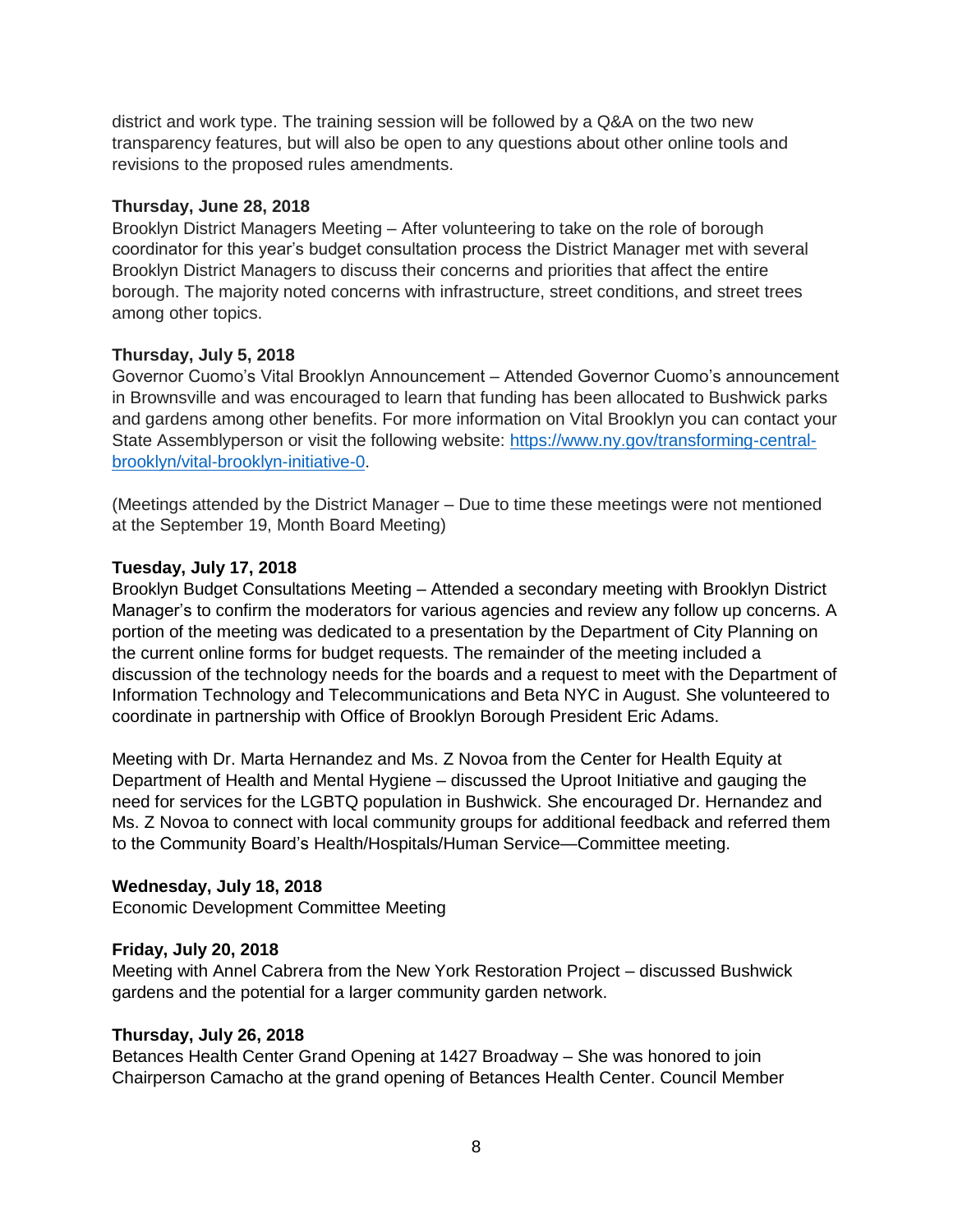Antonio Reynoso was also in attendance, as well as, Evelyn Cruz representing Congresswoman Nydia Velazquez. It was a celebratory affair.

Meeting with NYC Parks and the Friends of Rudd Playground – Chairperson Camacho and the District Manager joined NYC Brooklyn Parks Commissioner, Martin (Marty) Maher, along with other personnel from his office to discuss the status of Rudd Playground. The leaders of the Friends of Rudd expressed concerns about the skate park however, they were assured of both design and security principles.

HeartsSmart Faith-based Cardiovascular Education Program – Attended along with Mr. Camacho the kickoff meeting of the HeartsSmarts program at Bethel Evangelical Church located at 215 Cooper Street. Listened in on the introductory discussion for eating healthier and picked up a few tips: ditch the soda, drink more water, and eat plenty of fresh fruits and vegetables. For more information on the program or other faith-based health initiatives please contact me in the office.

## **Tuesday, August 7, 2018**

National Night Out Against Crime 35<sup>th</sup> Anniversary in Maria Hernandez Park – attended by Chairperson Camacho and Willie from the CB office.

### **Monday, August 13, 2018**

Meeting with Council Member Rafael Espinal – the Council Member requested a meeting with both the Chairperson Camacho and the Ms. Leon to check-in and ask about any concerns. Reference was made to the need for assistance organizing the remainder of the Broadway corridor and spoke about the ambiguous status of the Bushwick Community Plan.

**Meeting with DOT and the Pilling Street Block Association** – Attended along with Chairperson Camacho to discuss the opening of the rest of Pilling Street by the Pilling Street Block Association (between Evergreen Ave and Bushwick Ave).

## **Wednesday, August 15, 2018**

Bushwick Community Plan NYCHA meeting – meeting organized by Brigette Blood, a member of the Steering Committee, to primarily share principles for NYCHA land use and housing, given the ongoing Rental Assistance Demonstration (RAD) conversations.

## **Friday, August 17, 2018**

BP Adams Senior Karaoke Competition at the Diana H. Jones Senior Center – one of the best events of the summer. The District Manager was filled with joy listening to our talented seniors put on an exciting show. A heartfelt congratulations to everyone who participated. Thanks also to two of the judges from Community Board 4, including Chairperson Camacho and Barbara Smith. Thankyou also to Borough President Eric Adams for making this program a reality in Bushwick.

#### **Monday, August 20, 2018**

Bushwick Community Plan Town Hall Planning Meeting at 1349 Gates Avenue – the first planning meeting to discuss event logistics and prepare for the September 22<sup>nd</sup> town hall.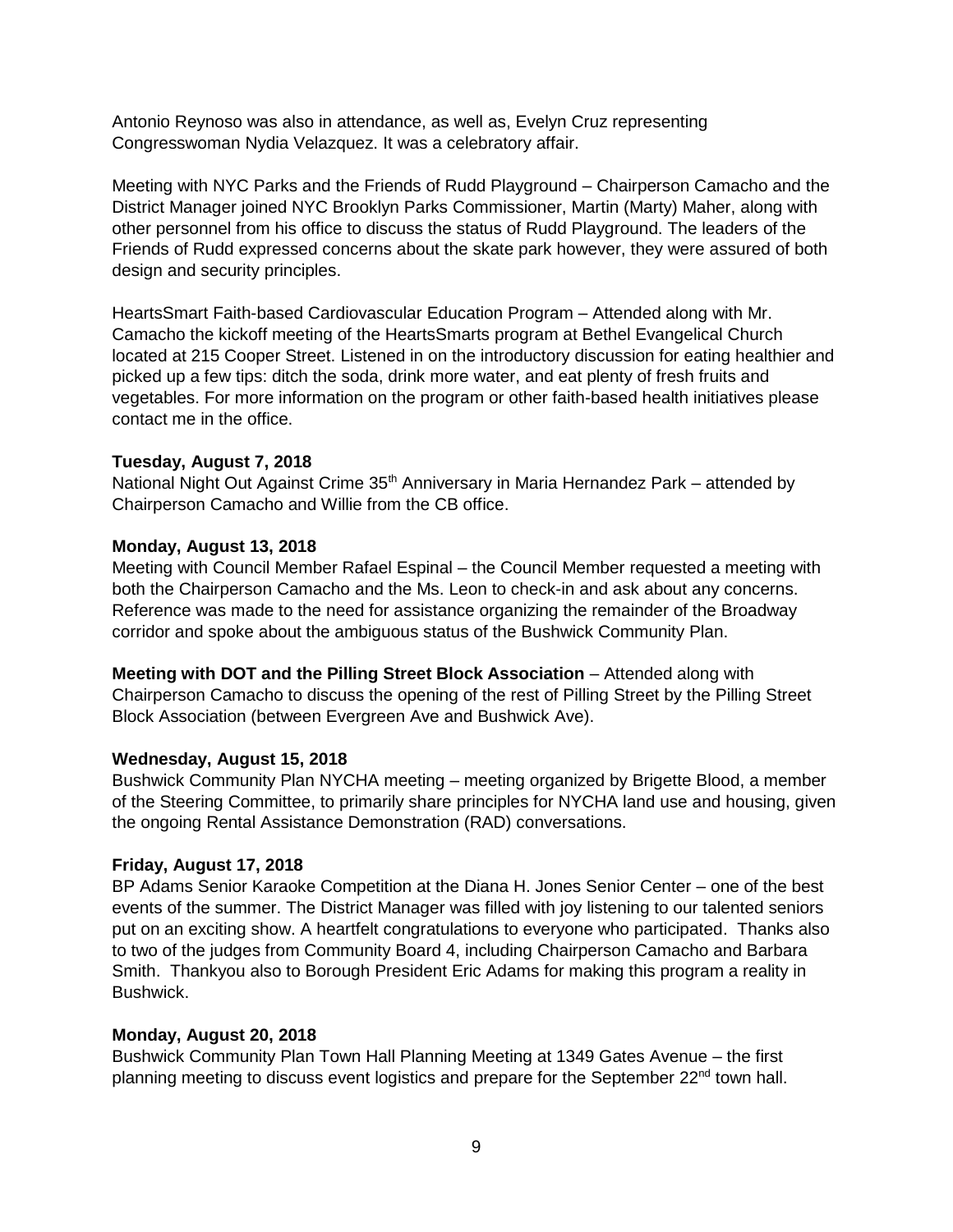## **Tuesday, August 21, 2018**

Meeting with DOITT and Beta NYC – the internal office needs of community boards aren't discussed enough. This past summer she joined other Brooklyn District Manager's to discuss the intensive technology needs of community boards, including a pending request for a Customer Relation Management (CRM) software.

## **Monday, August 27, 2018**

Meeting with Deputy Director Ewel Napier and Tee Garcia from the Center for Health Equity at the Department of Health and Mental Hygiene – the DOHMH is looking to host additional overdose prevention trainings in Bushwick either at the Bushwick Neighborhood Action Center or through partnerships with local organizations and/or community groups.

# **Monday, August 27, 2018**

Follow up Call with Ciera Dudley from YPLAN

# **Tuesday, August 28, 2018**

DECM Block Association Meeting (Dekalb Ave between Central and Evergreen Aves) – Attended the block meeting to listen in on their concern, which included issues with mail delivery and a desire to clean up with block, especially the tree pits.

# **Wednesday, September 5, 2018**

Day 1 Brooklyn Budget Consultations - the BK District Managers met with DSNY, DOT, DEP, FDNY, and Parks.

Attended the Executive Committee Meeting

# **Friday, September 7, 2018**

Meeting with Katy Golvala from the Bushwick Daily along with Chairperson Camacho., met with Katy to primarily discuss the Bushwick Community Plan and the need for community input, as well as, accurate and clear information on the plan and its status in the media.

## **Saturday, September 8, 2018**

Bushwick Town Hall at the Mayday Space – Attended along with Chairperson Camacho the town hall meeting hosted by Mi Casa No Es Su Casa and GREBLS. The conversation became heated at times however, everyone present was ultimately there to gain a better understanding of the current proposed zoning plan and spread awareness throughout Bushwick before reorganizing with alternative solutions.

## **Monday, September 10, 2018**

Myrtle Broadway Press Conference in response to K2 overdoses – Joined Chairperson Camacho at the press conference bringing attention to the K2 crisis at the intersection. A follow up meeting is being planned on Friday, September 28<sup>th</sup> at 6pm in 97 Jefferson Street (corner of Evergreen Ave).

# **Tuesday, September 11, 2018**

Bushwick Community Plan Town Hall Planning Meeting #2 – follow up preparation for the town hall meeting on September 22<sup>nd</sup>.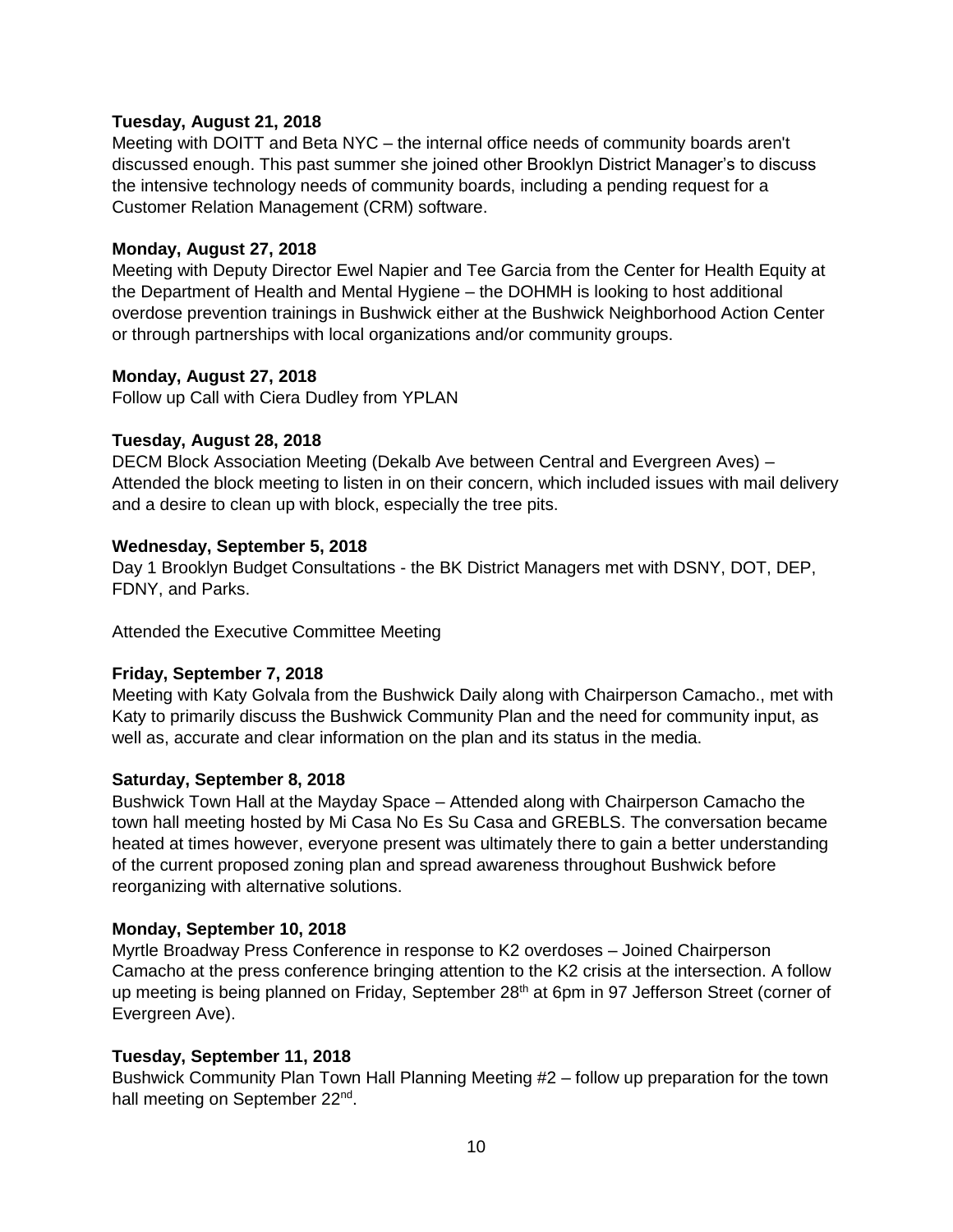## **Thursday, September 13, 2018**

Borough Service Cabinet Meeting – Joined other fellow District Manager's to listen to a presentation put together by the NYC Department of Health and Mental Hygiene on the amount of opioid and other drug-related deaths. She was able to alert them to the ongoing efforts to address the chronic issues with K2 at Myrtle-Broadway.

# **Friday, September 14, 2018**

Meeting with Jamila Pringle-Fynes, the new Mayor's Community Affairs Unit liaison. Ms. Pringle-Fynes introduced herself and noted concerns shared by Chairperson Camacho and the District Manager, including the lack of deeply affordable housing on NYC Housing Connect, the ongoing community planning process, and various board committee initiatives.

## **Saturday, September 15, 2018**

Street Co-naming Ceremony for Ms. Avellar Hansley – Council Member Antonio Reynoso and Community Board 4 co-hosted a heartfelt ceremony for former board member, Avellar Hansley, who wore many other hats as a community leader in Bushwick. Ms. Leon encouraged all to take a moment to remember and learn more about Ms. Hansley the next time you pass by Linden Street and Broadway. Thank you to all of the board members, who attended the ceremony, and Ms. Elvena Davis for helping coordinate the event. A special thank you to Council Member Reynoso for ensuring the legislation to co-name Linden Street in Ms. Hansley's honor went through the city council in a timely manner.

# **Tuesday, September 18, 2018**

83<sup>rd</sup> Precinct Community Council Meeting at the 83<sup>rd</sup> Precinct – Attended what turned out to be a tense, although productive meeting. Attendees expressed concerns over various issues during the summer that primarily stemmed from differences in communication. Chief Rodney Harrison, Chief Jeffrey Maddrey, Deputy Inspector Sergio Centa, and various representatives from the precinct were in attendance. Thank you to Deputy Inspector Centa for his responses to all inquiries, and remind everyone of our shared responsibility to do all we can for Bushwick. Don't let questions or concerns build up, reach out and check in.

NYC Community Emergency Response Teams – [https://www1.nyc.gov/site/em/volunteer/nyc](https://www1.nyc.gov/site/em/volunteer/nyc-cert.page)[cert.page](https://www1.nyc.gov/site/em/volunteer/nyc-cert.page) . NYC CERT teams are teams of dedicated volunteers who help to prepare their neighbors and communities for different types of disasters. Members undergo a training program that provides basic response skills needed for fire safety, light search and rescue, community disaster support, disaster medical operations, and traffic control. NYC CERT is now recruiting in Brooklyn for classes to start in October. If you are interested in becoming a volunteer please go to their website.

NYC Houses of Worship & Faith-based Nonprofit Emergency Preparedness Survey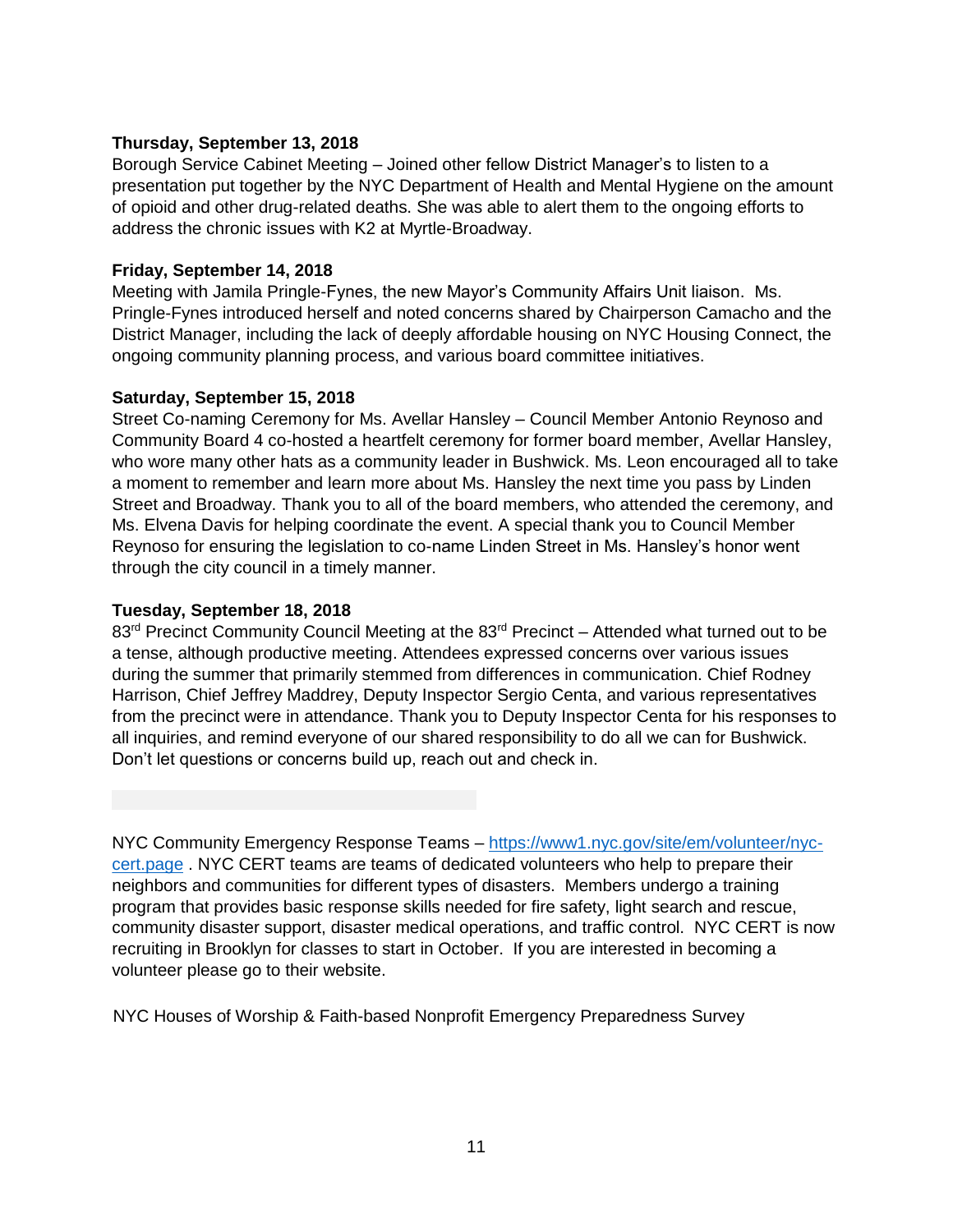The NYC Department of Health and Mental Hygiene (DOHMH) and New York Disaster Interfaith Services (NYDIS) invite clergy and faith-based nonprofit leaders to fill out a survey to determine the readiness level of the New York City faith sector and the ongoing needs for training and resources.

For more information please go to the following links below and to take the survey: [For Houses of Worship](http://r20.rs6.net/tn.jsp?f=001bVg1Y6XLBJZoVwZPAYQmqOkhsYLZ2tIgY4B2QMjL25bIO0FGPNTk8whI9EghEJdqbAhETdJ2WcQJSlY8aIaG1AtzPBNPcls52o-r4u1Lpn0MKF94jMtpCAzPH5qgCKxoemqmxi83fhvMsOaOYqKKpI74Huv459f17RkpX2WBb6s=&c=T1-fLQ1mueiRP23RtV49MxfCHJnR_etxCftwTsREIqV4DB_EBdsxSw==&ch=41ceM92ywh7g9d7dusEC-opsoHXWeaW5mAHyv730v64OTSDP7Enxag==) https://www.surveymonkey.com/r/HQ25MBB [For Human Services and Faith-based Nonprofits](http://r20.rs6.net/tn.jsp?f=001bVg1Y6XLBJZoVwZPAYQmqOkhsYLZ2tIgY4B2QMjL25bIO0FGPNTk8whI9EghEJdqN0D6pLwimLaPdsQd97RCnu8_8C_LWh0-f20hZg6TcaAtF580clueWTK3cTSpyOjlyWQaYkFpc6yaP6owdp4ueSFFmbBWVL93hFOh0cKuRVw=&c=T1-fLQ1mueiRP23RtV49MxfCHJnR_etxCftwTsREIqV4DB_EBdsxSw==&ch=41ceM92ywh7g9d7dusEC-opsoHXWeaW5mAHyv730v64OTSDP7Enxag==) https://www.surveymonkey.com/r/MWFXHML

## **Committee Reports: 7:54PM**

**Youth and Education Committee (YEC**), Virgie Jones, Committee Chairperson, 1420 Bushwick Avenue, Suite 370, Brooklyn, NY 11207-1422

Meeting Held: Monday, June 25, 2018, 6:00PM

Committee Members Attended: Ms. Virgie Jones, Ms. Acire Polight, Ms. Denise Reyna-Dolin, Others in Attendance: Mr. Robert Camacho, CB4 Chairperson; Ms. Celestina Leon, CB4 District Manager; Jeffrey Ulysses, JU Consultants LLC; Del Sledge, Hey Young World Inc.; Martha Bayona, CEC 32

Overview of Presentations:

1) Jeffrey Ulysses, CEO, JU Consultants – presenting on their education and empowerment programs and workshops.

Mr. Ulysses shared a video from the Power to #Be event that was held earlier in the year.

They are invested in young people, doing socio-emotional work with a restorative approach. They believe in transformation and transcendental work and also provide youth financial education.

Their recent youth financial Ed. Tour was in partnership with Capital One and Brooklyn Borough President Eric Adams's office. They targeted 18 schools (9 middle schools & 9 high schools) in Bedford –Stuyvesant, Bushwick, and Brownsville, servicing over 1,500 people. Mr. Ulysses noted that the work that they do is very real. Participants are coming from and living in temporary homes, shelters, foster homes. Unemployment, injury to assault, and pregnancy rates are all very high.

JU Consultants also facilitates Alchemix Solutions, a young men of color empowerment program. The Power to #Be was an Alchemix Solutions program for young women. In the private sector Mr. Ulysses offers one-on-one coaching for clients. He also recently was invited to Liberation H. S. in Coney Island to sit on a panel. There he had the opportunity to speak with three young men; one of them was on his way to Riker's. Since then the young man has accepted a plea and has been checking in with him twice a week and the rest of the week in CASES.

Additionally, Jeffrey spoke about space transformations and how he turned a space in IS 113 on DeKalb Avenue and Adelphi Avenue into the first Student Life Center, including a virtual community theater, media bar, peer-to-peer conflict resolution, and a Zen space. Safe spaces were intended to give students a space to destress and decompress.

2) Martha Bayona, President, Community Education Council (CEC) 32 – sharing education-related updates for district 32 schools.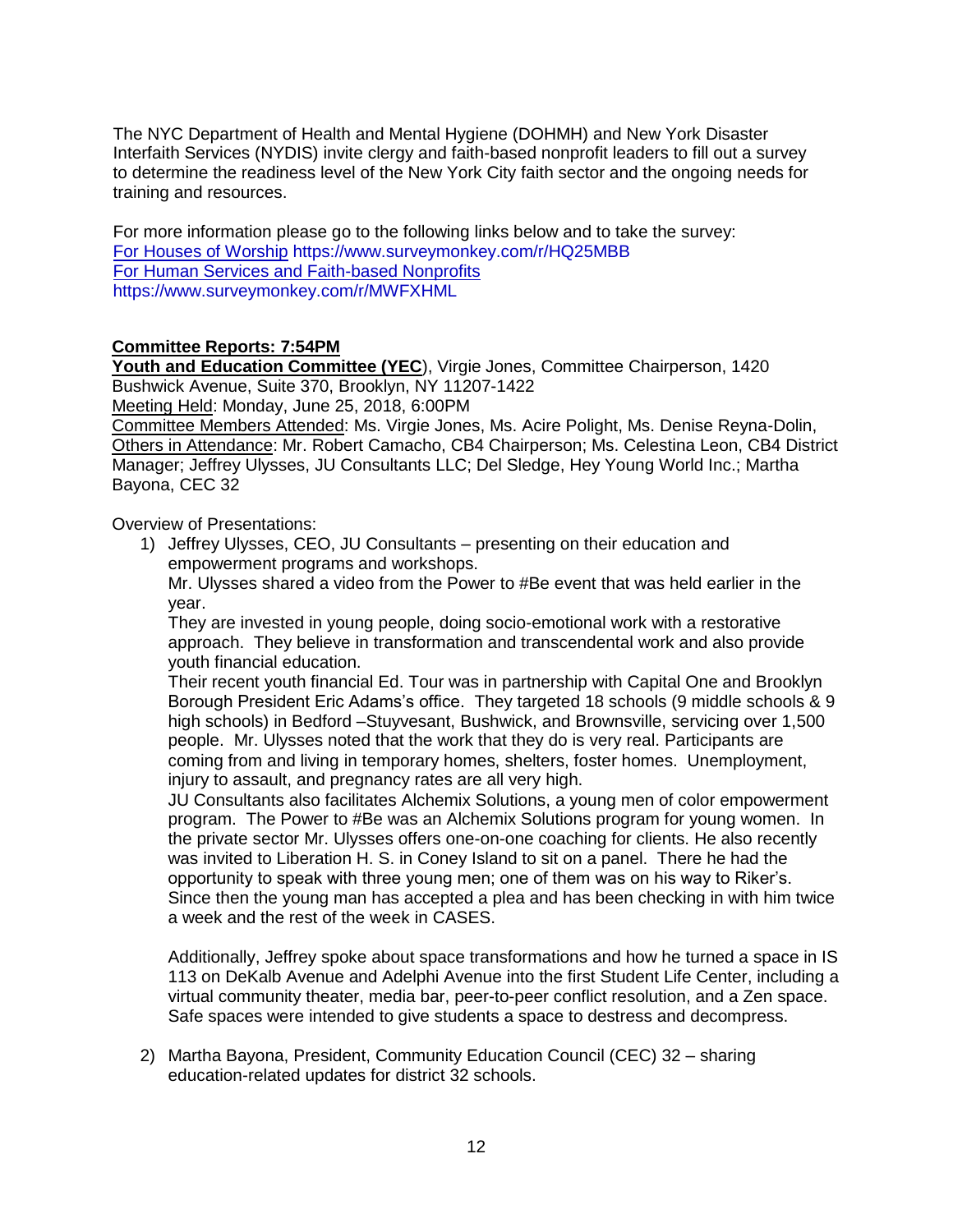The Committee Chairperson Ms. Martha Brown informed those in attendance that the DOE is having different hearings about diversity. The same rules should apply for everyone.

**Housing and Land Use Committee (HLU),** Ms. Martha Brown, Committee Chairperson, Committee Co-chairperson, Joshua Brown, 1420 Bushwick Avenue, Suite 370, Brooklyn, NY 11207-1422

Meeting Held: Tuesday, June 26, 2018, 6:00PM.

Committee Members Attended: Ms. Martha Brown, Mr. Joshua Brown, Mr. Jamie Wiseman, Mr. Robert Camacho, Ms. Kweighbaye Kottee, Ms. Anne Guiney, Ms. Jo-Ena Bennett, Mr. Desmonde Monroe

Others in attendance: District Manager, Ms. Celestina Leon; Philip Hofmann, Annie Tirschwell, Erin Lilli, Drew Vanderburg, Deeba Zivavi, Magen Martin, Gregory E. Louis, and Asher Freeman

# **Overview**

- 1. Drew Vanderburg, Project Manager, RiseBoro Community Partnership Presenting on Bushwick Alliance Apartments.
- RiseBoro and St. Nicks Alliance are partnering to bring 28 new units of affordable rental housing to Bushwick. The proposed development will consist of 3 new buildings on 3 currently vacant city-owned lots. This housing will be available to low and moderate income families.

# Key Project Information:

- 3 New buildings
- 28 rental units of affordable to the 37% 90% AMI levels
- Mix of studios, 1 bedrooms, 2 bedrooms and 2 bedrooms with a study
- Passive house design for healthier environments and lower utility bills
- Applications will be available on NY Housing Connect

Project Status and Anticipated Timeline:

- Summer 2018: Predevelopment Design & Due diligences
- Fall 2018: Demolition at 272 Jefferson Street
	- Fall 2018: Public Approval process begins (ULURP on 63 Stockholm Street):
	- o Community Board hearing
	- o Borough President hearing
	- o City Planning Commission hearing
	- o City Council
	- Spring 2019: Public Approval Completed
	- Fall 2019: Project Financing Secured
	- Winter/Spring 2020: Construction commences
	- Summer 2021: Marketing commences
	- Spring 2022: Construction completes, lease-up, and occupancy
		- $\circ$  To stay updated on this project contact RiseBoro Community Engagement Manager Brigette Blood: [bblood@riseboro.org](mailto:bblood@riseboro.org)
	- 3 City owned vacant lot locations and existing and proposed plans are as followed:
	- Location 1: 63 Stockholm Street between Evergreen and Central Avenues
		- o Existing Conditions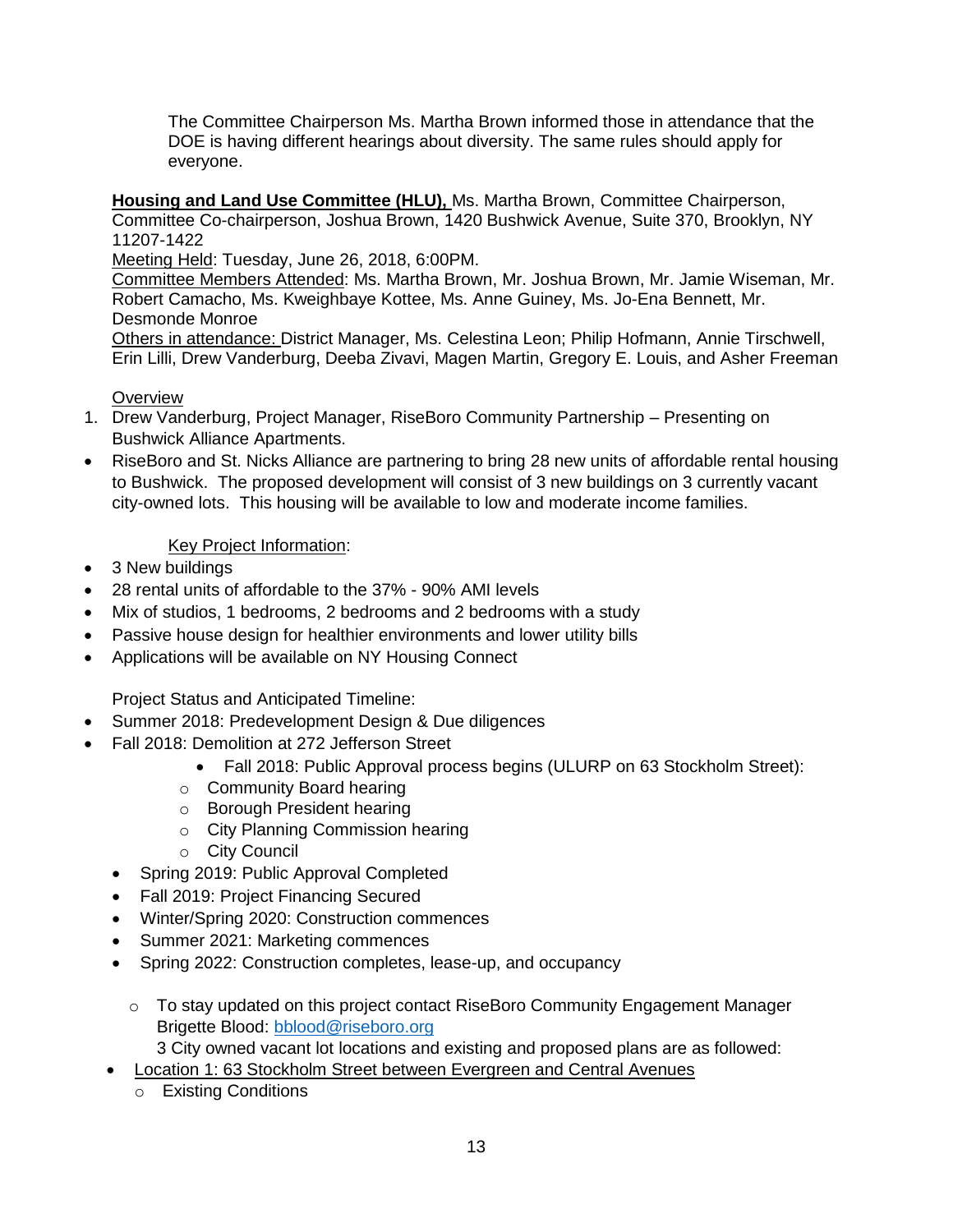- **Vacant city-owned land**
- **Lot area is approximately 7,500 square foot** 
	- o Proposed
- $\blacksquare$  20 units
- 4 stories
- 37% AMI 60% AMI
- **High efficiency utilities**
- Solar panels
- **Laundry room**
- **Bicycle storage**
- Approximately 19,000 square foot
- Location 2: 272 Jefferson Street between Knickerbocker and Irving Avenues
	- o Existing Conditions
- Vacant, crumbling house + garage
- Lot area is approximately 2,500 square foot
- **Owned by Neighborhood Restore**
- **Managed by RiseBoro** 
	- o Proposed
- **4units**
- 4 stories
- $-37\%$  AMI 60% AMI
- **High efficiency utilities**
- **Back yard**
- **Approximately 5,500 square foot**
- Location 3: 332 Eldert Street between Knickerbocker and Irving Avenues
- o Existing Conditions
- **Vacant city-owned land**
- **Lot Area is approximately 2,500 square foot** 
	- o Proposed
- $-4$  units
- 4 stories
- $-87%$  AMI 90 AMI
- **High efficiency utilities**
- **Back yard**
- **Approximately 4,300 square foot**
- 2. Gabriel Check, Property Owner/Applicant, 1090 Greene Avenue, the Doering-Bohack house-Presenting proposed plans (Docket LPC-19-25939) to remove the current porch which is pretty much in disrepair and built a more appropriate one. The application was received by the Landmarks Preservation Commission on 5/16/18 and is under review.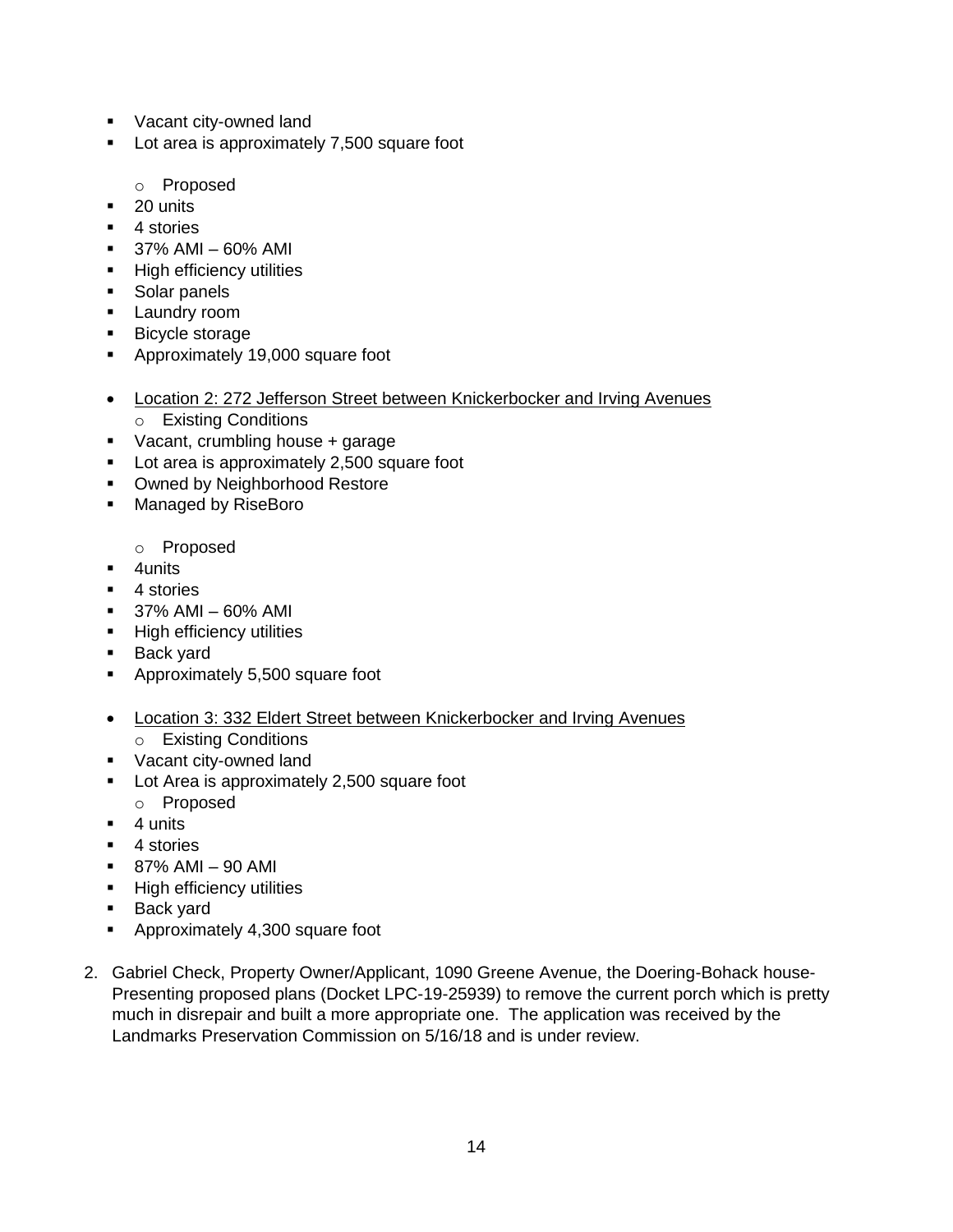- 3. Annie Tirschwell and Jill Crawford, Type A Projects and Getz Obstfeld, Suydam Inc. Presenting on 349 Suydam Street/1250 Willoughby Avenue.
	- The developer seeks a zoning map amendment to rezone portions of Block 3210 from M1-1 to M1-5, MX (M1-5/R7D) and R6 to facilitate the construction of a new approximately 86,400 gsf, 95 unit residential building at 1250 Willoughby Avenue (Block 3210, Lots 16, 17, 18, 19, 20 and 21) and the approximately 14,052 square foot enlargement of an existing manufacturing building at 349 Suydam Street (Block 3210, Lot 51). In addition the proposed development sites, the proposed Project Area includes two properties that are not controlled by the developer: Lot 15 which will be rezoned from M1-1 to M1-5/R7D and a sliver of Lot 1 which will be rezoned from M1-1 to R6.

The developer is requesting a zoning text amendment to create a new Special Mixed Used District for the mixed use portion of the Project Area (Block 3210, Lot 15-21) as well as a zoning text amendment to ZA Appendix F to establish the MX portion of the

**Economic Development Committee (EDC),** Mr. Odolph Wright, Committee Chairperson 1420 Bushwick Avenue, Brooklyn, NY 11207-1422 Meeting Held: Wednesday, July 18, 2018, 6:00PM Members in Attendance: CB4 Chairperson, Mr. Robert Camacho; Desmonde Monroe Member Excused: Mr. Odolph Wright Others Attending: District Manager, Celestina Leon; Edwin Delgado, Elizabeth Tavares, Tiera Mack and Kofi Thomas

1) Community Board #4 MWBE (Minority Women Business Enterprise and Small Business Resource Fair Planning *–* the CB4 EDC endeavors to plan an MWBE forum and small business resource fair in the fall. The event is tentatively scheduled for October 2018. All are welcome to attend and participate in the planning. Local organizations and stakeholders that work closely with the small business community are encouraged to contact the board's office in advance for more information.

Who: Bushwick MWBEs, local organizations, and other relevant representatives What: An MWBE Forum and Small Business Resource Fair When: Tentative Thursday, October  $25<sup>th</sup>$  at 6pm to 8pm Where: To Be Confirmed

What is needed: contact the board's office to sign up for the upcoming planning meeting to discuss logistics. Community support is encouraged.

Those in attendance discussed Outreach to the following groups: RiseBoro, St. Nick's, SBS, EDC, Evergreen Exchange, Brooklyn Chambers, Workforce Development, OBT, Brooklyn Cooperative

#### **Recommendations:**

Ms. Mary McClellan: Bus shelter at DeKalb Avenue and Bushwick Avenue. When it rains, anyone waiting for a bus will get soaked.

Mr. Austen Martinez asked how many people knew about the Saturday, Sept. 22<sup>nd</sup> meeting. He suggested that churches be used in order to get the message out instead of using social media. Also he suggested that the Community Board reach out to the parent coordinators.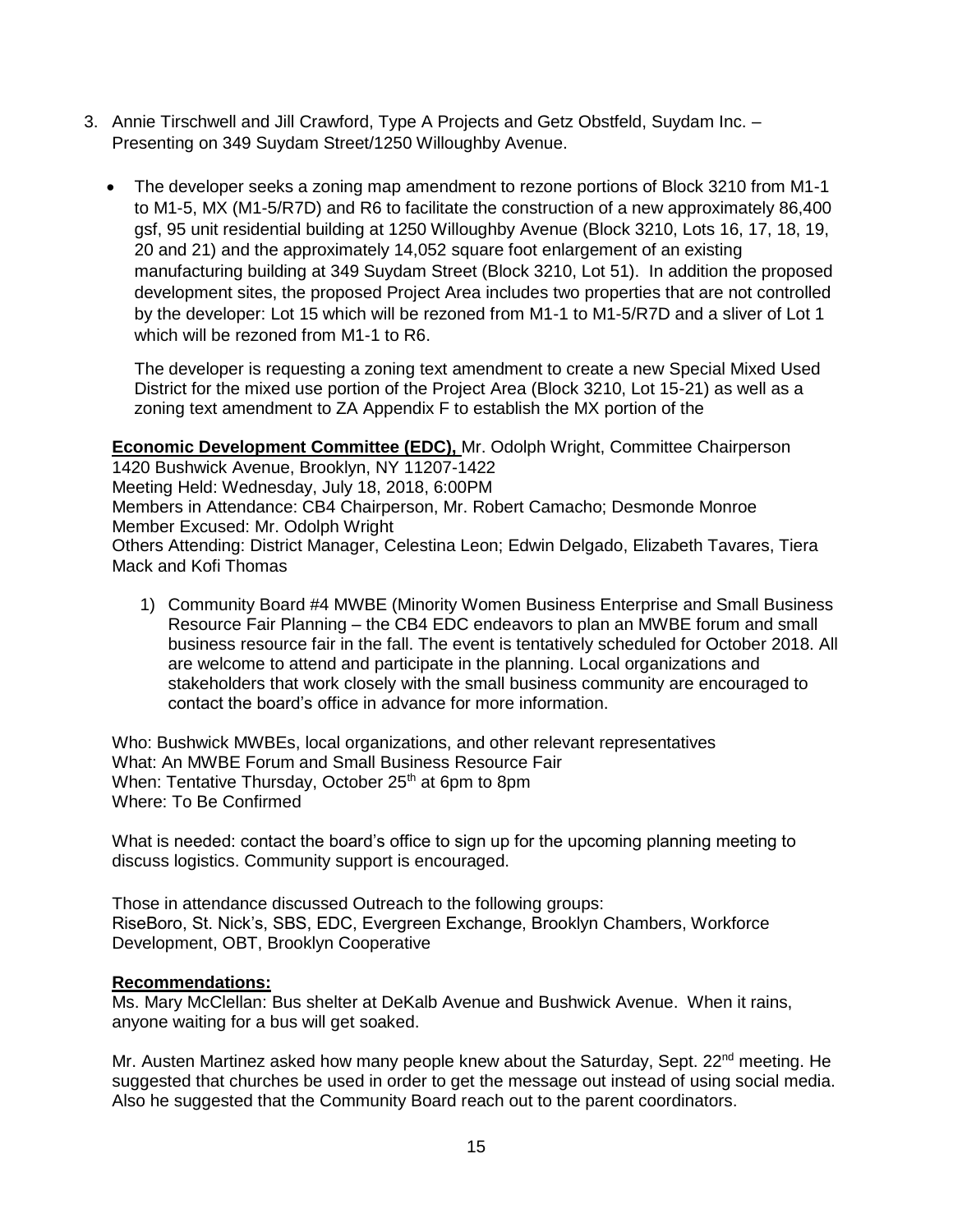Chairperson Mr. Robert Camacho stated that he appreciate the suggestion but he have been reaching out to the churches. Board member Ms. Elvena Davis who is a member of the clergy council has been informing them as well. Also chairperson Camacho has giving out flyers, as well as having board member Ms. Virgie Jones distribute flyers in the schools.

Ms. Martha Brown: The chairperson have been working on this project for three and a half months.

She requested that he as well as others board member attend the Bushwick Community Plan RELEASE meeting on rezoning. Saturday, Sept. 22<sup>nd</sup> at 11am - 2pm at 400 Irving Avenue, Brooklyn, NY.

# **Old Business:**

Ms. Martha Brown: Housing and Land Use recommendations from June 2018 meeting. The board could not vote because the meeting was disturb because of the protest that occurred. Hotels in M1 Districts:

In M1 districts, hotels are uniquely suited to the zoning envelope:

- Ability to use all of the permitted Floor Area Ratio (FAR)
- **Height and setback regulations** that allow for tower development
- Capability to site on **small lots**
- **Low parking and loading** requirements

# Active Industrial Area

- Land use conflicts with surrounding businesses Noise, truck traffic, pollution and other nuisance
- Unsafe conditions for pedestrians
- Unpleasant streetscape: design out of context

# Mixed-Use Areas

- Concentration of hotel uses
- Tourist-Oriented growth
- Changes to the neighborhood character
- Unpleasant Streetscape: design out of context

# Proposed Special Permit Findings

New transient hotels will be permitted by Special Permit when the City Planning Commission finds the following:

- The proposed site plan includes element that are necessary to address potential conflicts between the hotel and adjacent uses (ex: access, orientation or landscaping).
- The new hotel development will not cause undue vehicular or pedestrian congestion on local streets.
- The proposed new hotel development will not impair the essential character or future use of the surrounding area.

Proposed M1 Hotel Zoning Text Amendment

- Existing hotels will be considered conforming use.
- Hotel developments with a permit before referral would be vested. From the date of adoption, these projects will have 3 years to either complete construction or receive a certificate of occupancy. This provision was adopted as part of the East Midtown Rezoning.
- Rules for transient hotels developed for a public purpose will not change.

CPC Special Permit Application Process

A Special Permit is a discretionary action subject to full ULURP review. Pre-Application Process \* Land Use and Environmental Applications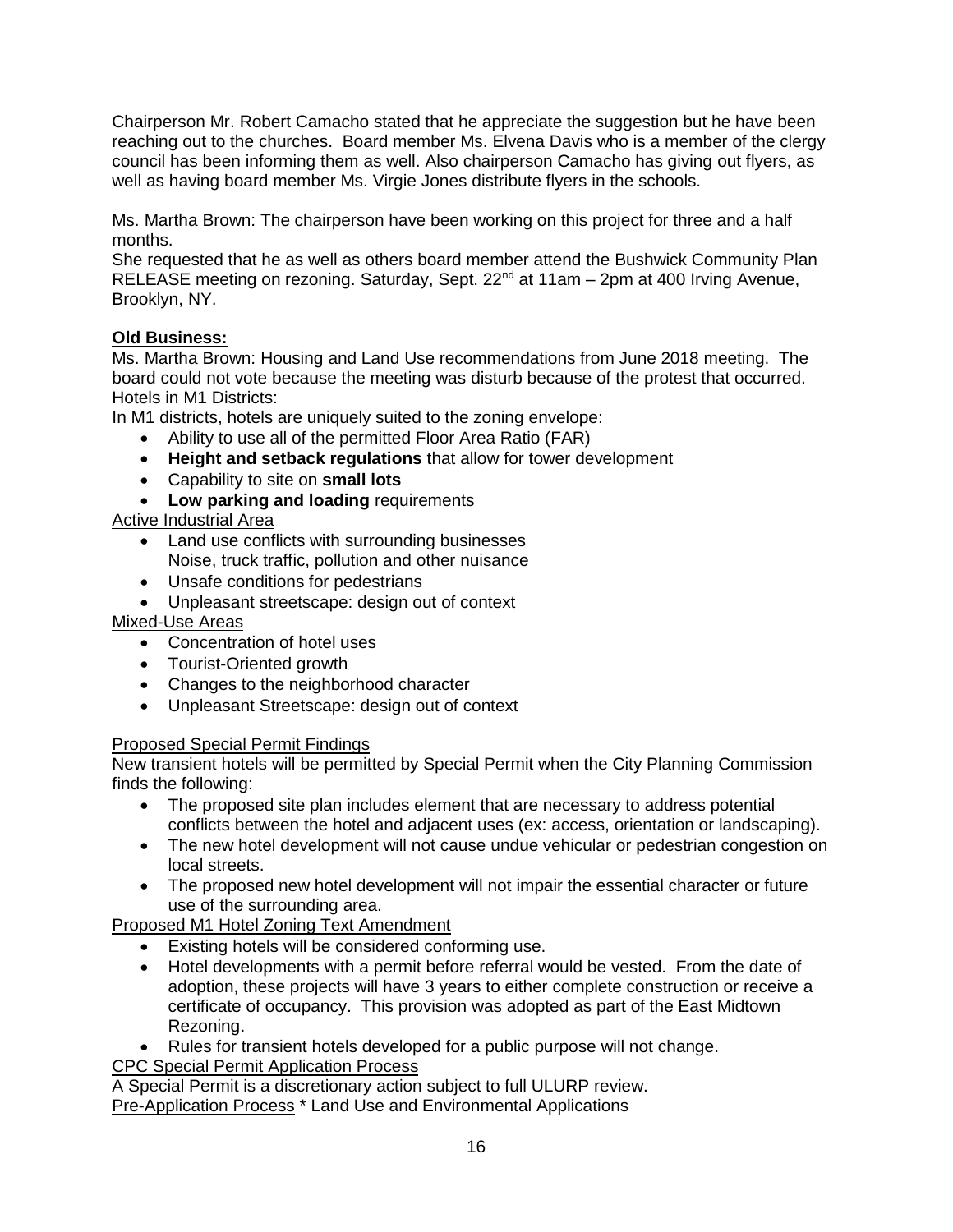# ULURP Process:

- Community Board review
- **•** Borough President review
- City Planning Commission review
- City Council review
- Mavoral review

Receipt of Special Permit

# Proposal Timeline

- First public announcement: 10-Point Industrial Action Plan
- Study of hotel restrictions for IBZs
- Decision to expand proposal to all districts
- Study of hotels and tourism industries
- Issuance of DSOW &Public Scoping meeting
- Completion of DEIS & Certification
- Review period for Community Boards, Borough Boards, and Borough Presidents
- Public Hearing by the City Planning Commission
- Vote by the City Planning Commission
- Vote by the City Council

For more information: DCP website – Plans/Studies – Citywide – M1 Hotel Text Amendment [M1hotels\\_DL@planning.nyc.gov](mailto:M1hotels_DL@planning.nyc.gov)

The District Manager stated that this already passed due to time. However the board conducted a blanket vote for their records.

The board passed all board members present were in favor.

Martha Coxson, the daughter of former board member Mrs. Avellar Hansley thanked the Community Board and everyone who help to make the street co-naming for her mom possible.

# **New Business: 8:10PM**

Ms. Jo-Ena Bennett recommended that the board send a letter to Senator Martin Dilan thanking him for his many years of service and dedication to the Bushwick community. She stated that he might have lost the election but he is not a loser, he made us all better, she stated.

Mr. Robert Camacho second the recommendation. All members present were in favor. Motion passed.

# **Announcements: 8:25PM**

The Mayor's Office of Media and Entertainment: Office of Nightlife

The First of a Five Borough Listening Tour- Brooklyn

With Ariel Palitz: Senior Executive Director of the Office of Nightlife, Elected Officials and City **Agencies** 

Tuesday October 2, 2018, 6:00PM to 8:30PM, Doors open at 5PM

What can the Office of Nightlife do for you? Tell us your comments, concerns and ideas.

Murmrr Theater at Union Temple of Brooklyn, 17 Eastern Parkway, Brooklyn, New York 11238 Please RSVP by October 1, 2018 at 5PM; RSVP Link: goo.gl/DZTkxk

# RiseBoro Community Partnership:

Beacon Afterschool Program, 125 Covert Street, Brooklyn, NY 11207, Room 149b, 718-919- 4453, [www.riseboro.org](http://www.riseboro.org/)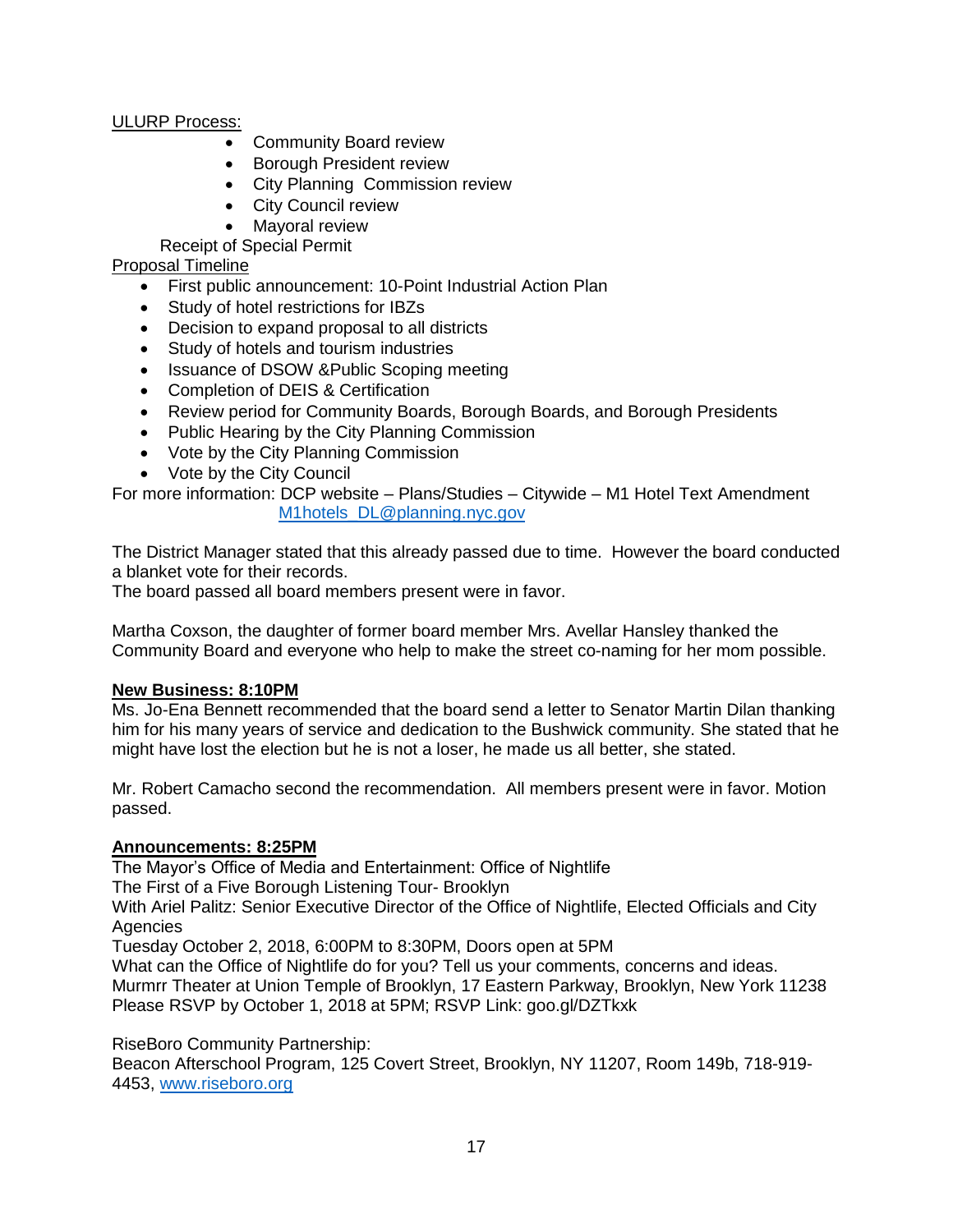After School Programming 2:30pm to 6:00pm. Evening open Gym (MS & HS): Mon-Thu 6:00pm-8pm HS Open Gym: Friday 6pm – 10pm, Saturday (MS & HS): 10am to 5pm, Adult Open Gym: Monday-Thursday 8-10pm Come in to get an application TODAY!!!

Adult Education Classes (HSE/GED)

High School Equivalency (HSE) classes are designed to prepare student for the national high school equivalency examination, the Test Assessing Secondary Completion (TASC). Instruction is based on the content of the test, which includes Math, Reading, Writing, Social Studies and Science. Students receive instruction in the following subjects, Language Arts-Reading, Writing, Mathematics, Science and Social Studies.

Placement Exam Dates: October 10<sup>th</sup>, 2018 at 5pm & October 16<sup>th</sup> 2018 at 10am. Enrollment is now open!

For more information call 718-381-9653, 1474 Gates Avenue, Brooklyn, NY 11237.

Brooklyn District Attorney Eric Gonzalez: Hispanic Heritage Month Celebration – Puerto Rico, One year post hurricane Maria, Resilient and Unbowed

Wednesday, September 26, 2018; 6pm to 8pm; Feil Hall Brooklyn Law School, 205 State Street, 22<sup>nd</sup> Floor, Brooklyn, NY 11201, Doors open at 5:30pm, program starts at 6pm Refreshment will be served. Please RSVP at [communityaffairs@brooklynda.org](mailto:communityaffairs@brooklynda.org) or call 718- 250-3888.

Friends of Maria Hernandez Park Festival, Sunday, September 23, 2018, 11am to 3pm. You're Invited!!! Join us for a neighborhood festival in the park. Children's Arts + Crafts/ Local vendor tables/lawn games + dominoes tables/ yoga/raffles /music.

Brooklyn Neighborhood Services: Housing Forum, Saturday, October 20<sup>th</sup>, 2018, 10am to 4pm, 1012 Gates Avenue, 1<sup>st</sup> floor, Brooklyn, NY 11221

Featuring: First-Time Home Buying Seminar, Intro to Home Maintenance Training, Money Management 101, In-person Mortgage-readiness review & avoiding & handling foreclosure. For more information, contact: Brooklyn Neighborhood Services at 718-919-2100 – [www.bnscdc.org](http://www.bnscdc.org/)

North Brooklyn Coalition: NBC provides the following services to victims of Domestic Violence, Dating Violence and Sexual Assault (English & Spanish)

If you or someone you know needs support or if you would like to make an appointment, please reach out to: 718-302-4073

Annual Candlelight VIGIL – Commemorating Victims of Domestic Violence Date: Tuesday, October 2<sup>nd</sup>, 2018, 5:30PM, 81<sup>st</sup> Precinct (30 Ralph Avenue), Brooklyn, NY 11221 OR 83rd Precinct (430 Knickerbocker Avenue), Brooklyn, NY 11237 Both location will proceed to march on Linden Street to Heckscher Playground For more information: call or email either Adriana Ruvalcaba 929-312-4307, [aruvalkcaba@northbrooklyncoalition.org](mailto:aruvalkcaba@northbrooklyncoalition.org) or Viomari Vargas 929-312-4301, [vvargas@northbrooklyncoalition.org](mailto:vvargas@northbrooklyncoalition.org)

Brooklyn Public Library:

Science Baby! STEM Explorations and Stories for Children 0-3

Science Baby is a creative science program for 0-3 year olds led by teaching artist Emma Gordon. The heart of Science Baby is exploring the wonder of science through story, repetition